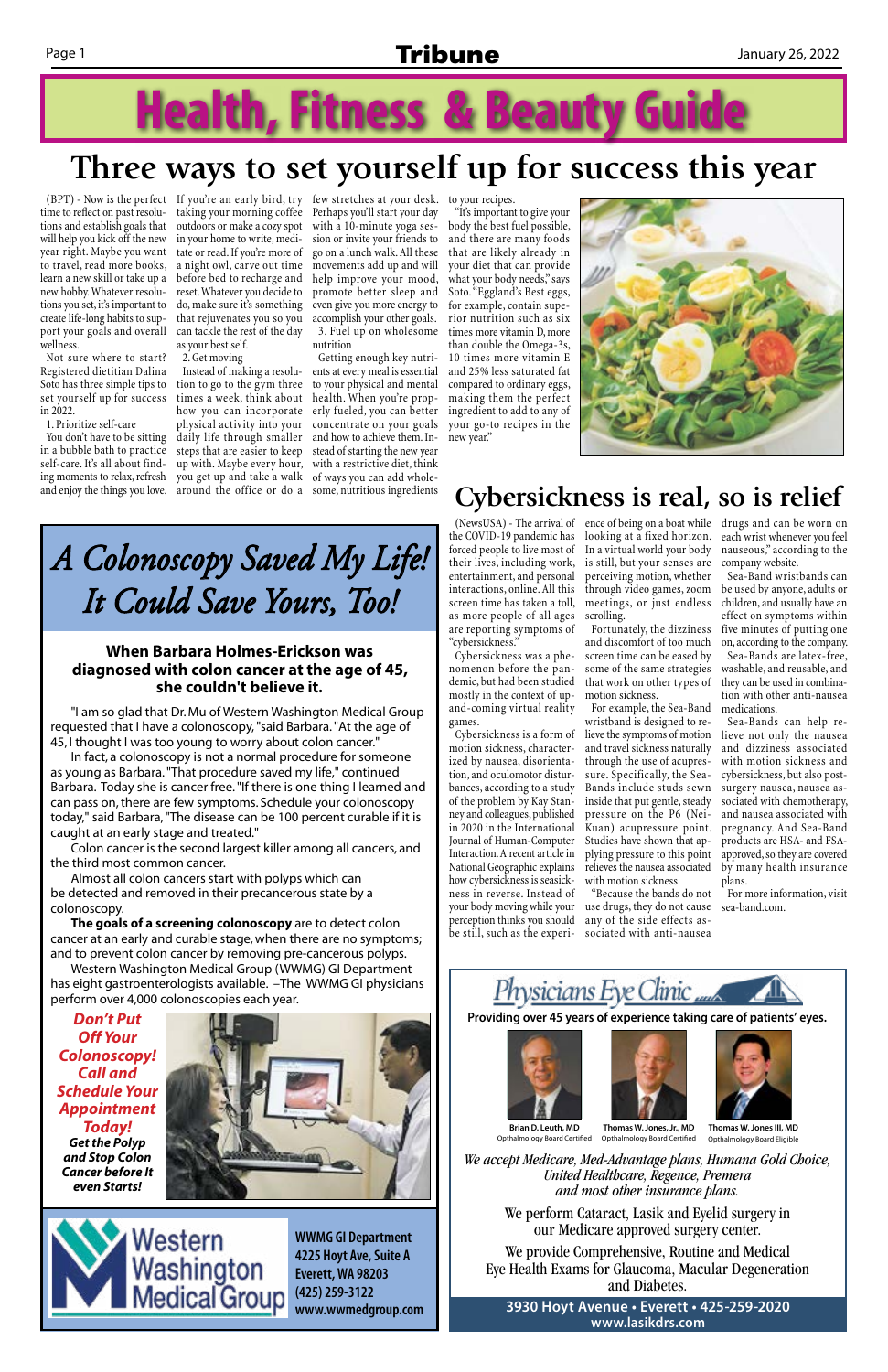### Page 2 **Tribune** January 26, 2022

# **Health, Fitness & Beauty Guide**

new year, you may be thinking about ways to work on your health and wellness. A new year is an ideal opportunity to consider positive lifestyle changes, and what you choose to eat is a big part of that. The good news is, you can focus on nutritional goals while still enjoying the food you eat.

"Think about important nutrients your body needs to stay healthy, like protein, healthy fat and fiber, when choosing what to eat," says registered dietitian nutritionist Kristin Kirkpatrick, M.S. "Focusing on foods with those nutrients, while reducing carbs, can help you stay on track toward your goals."

Here are Kirkpatrick's tips to help you limit carbs. 1. Utilize net carbs to your

advantage The great thing about track-

ing net carbs is that it helps you get the most bang for your nutritional buck, as an essential component of a net carb calculation is to deduct fiber. In the low carb world, fiber is found in nuts, seeds and cruciferous vegetables results can be seen fairly (like broccoli or cauliflower). Fiber is not digestible, which is why you deduct it from the total carbs. Adding more of these foods into your daily routine means you're getting fewer digestible carbs and

(BPT) - Heading into the more healthy fats, vitamins, seeing the benefits. Sometimes, just feeling lighter will keep you motivated to continue in the beginning."

minerals and antioxidants. 2. Add indulgences to stay

on track It's much easier to stick with

healthier lifestyle changes if you include foods you truly enjoy that also provide nutritional content.

"I advise my patients to indulge but indulge smart," adds Kirkpatrick.

One great choice is Quest Frosted Cookies, which comes in two flavors: Quest Birthday Cake Frosted Cookies and Quest Chocolate Cake Frosted Cookies. These soft, bite-sized cookies are enrobed in either a birthday cake or chocolaty coating that satisfies your sweet tooth with less than 1 gram of sugar, 5 grams of protein and 1 gram net carbs per serving• - so you can enjoy these delicious treats and stay on track with your nutritional goals. (See individual product for nutrition information, including calories, total fat and saturated fat content.)

3. Understand how soon you'll see benefits

Additionally, limiting carbs means reducing processed foods and sugar. Multiple studies have found these eliminations to be beneficial to mental health. So, limiting carbs can help you with your physical health as well as your happiness factor!

Your Ad in the Next Issue of the Health, Fitness & Beauty Guide, Call the Snohomish **County** Tribune at 360-568- 1319 Hewitt Ave.<br>
425.512.9277<br>
ww.bodynbrain.com/everett<br>
17 Ad in<br>
18 Next<br>
Sue of<br>
P. Health,<br>
Fitness<br>
Beauty<br>
Guide,<br>
all the<br>
Dhomish<br>
County<br>
Dune at<br>
For Supplement<br>
Dialeter of Management<br>
County<br>
Dune at<br>
For Sup

"When you limit carbs, the quickly," says Kirkpatrick. "That's because the process of limiting carbs (at least in the beginning) leads to a reduction in water weight. dips with mustard, as it con-

Before the real weight starts tains zero net carbs. Some coming off, you can start mustards will have added fills an untapped niche of • Mustard. Add zing to your

4. Swap dips and sides Most dips and sides can be made low carb and reinforce your healthy habits. For example, you can make spinach-and-artichoke dip (a source of antioxidants) with almond flour (or no flour at all), snack on an apple with no-added-sugar peanut or almond butter, or dip low carb chips into a healthy fat source like guacamole. These options give you way more nutrient density than the potato chips or pretzels you might be tempted to grab. They also help you feel fuller, longer.

Here are other lower carb dip ingredients to try:

• Mayonnaise. This versatile condiment has zero carbohydrates. You can create plenty of dips combining mayo with mustard and/or sour cream.

sugar or honey, so be sure to check labels.

• Sour cream. While you may think full-fat sour cream is not the best choice, it actually contains fewer carbs than the low-fat version - and a lot fewer carbs than non-fat sour cream. It also adds flavor to any recipe and combines well with a variety of herbs and spices.

Meeting your health and wellness goals for 2022 will be easier if you center your goals on nutrition as well as enjoyment of foods you eat that also help give you what your body needs.



## **Easy ways to limit carbs in 2022 for a healthier you**

healthy immune system has never been more important. A new ingestible oral spray from established oral care company TheraBreath gives you a combination of vitamins and minerals designed to boost your immune system and help protect you and your family against colds, flu, and other airborne viruses.

The spray is packaged in a small bottle that is easy to take anywhere and use on the go. "The immunity spray

overall health benefit," says CEO and founder, Dr. Harold Katz, a dentist with an additional degree in bacteriology.

(NewsUSA) - Promoting a oral products that provide an Elderberry extracts, which have strong antioxidant properties and are often used in immunity-boosting products. Other key ingredients include Vitamin C, Vitamin E, Zinc, and Copper.The spray is certified vegan and gluten-free, as well as NSF-certified to ensure that it contains the ingredients listed on the supplemental facts label.

"For many years, folks have overlooked the fact that their mouth and throat are the doorways to the rest of their body," he explains. "TheraBreath Immunity Support Spray is an easy way for everyone to improve their body's natural immunity."

 TheraBreath contains no artificial colors or dyes, but contains natural Acerola and

For more information, visit therabreath.com

## **Boost immunity naturally with a simple spray**

To Place





**Arlington • Edmonds • Everett-Central • Everett-College • Everett-North • Everett-South • Lynnwood**  Call for an appointment today! 425-789-3789 | www.CHCsno.org

| <b>MEDICAL</b>                                                                                                                       |                                                                                                                                                      | <b>DENTAL</b>                                                                              |                                                                                                                             | <b>PHARMACY</b>                                                                                                                                                                                                                                                           |
|--------------------------------------------------------------------------------------------------------------------------------------|------------------------------------------------------------------------------------------------------------------------------------------------------|--------------------------------------------------------------------------------------------|-----------------------------------------------------------------------------------------------------------------------------|---------------------------------------------------------------------------------------------------------------------------------------------------------------------------------------------------------------------------------------------------------------------------|
| <b>Chronic Disease</b><br>Management<br><b>Diabetes</b><br><b>Family Practice</b><br><b>Immunization</b><br><b>Internal Medicine</b> | <b>Medical Walk-In</b><br><b>Nutrition</b><br><b>Obstetrics</b><br><b>Pediatrics</b><br><b>Prenatal Care</b><br><b>Well-Child</b><br><b>Checkups</b> | Consultation<br>Crowns<br><b>Extractions</b><br><b>Fillings</b><br>Oral Exam and<br>X-rays | <b>Oral Health</b><br><b>Education</b><br><b>Root Canal</b><br>Treatments<br>Routine<br><b>Cleanings</b><br><b>Sealants</b> | CHC provides a discount pharmacy on-site, to<br>fill your prescription right after your<br>appointment.<br><b>BEHAVIORAL and NUTRITION</b><br>Our Behavioral Health Specialists and<br>Nutritionists work closely with your PCP to<br>provide you with personalized care. |

We accept Washington AppleHealth, Medicare, Medicare Advantage and Uninsured.



**High quality, affordable primary health care for your family.** Compassionate. Affordable. Accessible

#### **We offer telehealth for both Medical & Dental Care • Medical Walk-In at Edmonds & Everett Central Clinics**